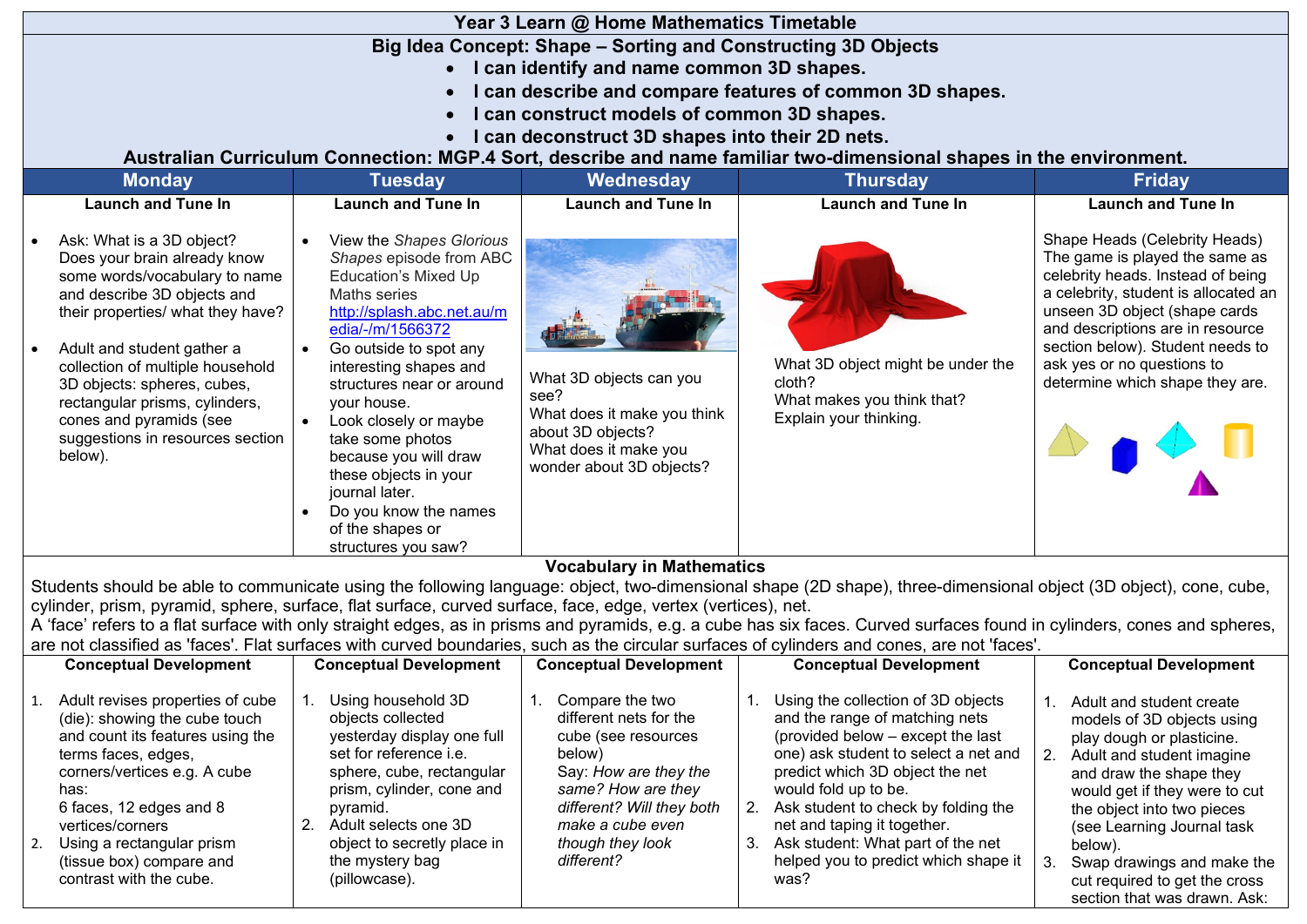| Ask: What is the same about<br>these two objects? (both have 6<br>faces, 12 edges and 8<br>vertices/corners)<br>What is different about these<br>objects? (length of edges)<br>Give student two 3D objects<br>3.<br>(e.g. a pyramid and cone) to<br>discuss similarities and<br>differences.<br>Record what is the same and<br>different in your learning journal. | Student picks up the<br>3.<br>object in the box and<br>describes it without<br>revealing its name.<br>4. Support student to use<br>geometric language in<br>their description by<br>prompting: How many<br>faces does it have? Does<br>it have straight or curved<br>sides? How many<br>vertices/corners does it<br>have?<br>5.<br>When student has<br>guessed the name of the<br>shape and selected the<br>matching shape from the<br>display, they reveal the<br>shape in the box.<br>Repeat by secretly hiding<br>6.<br>another shape in the<br>bag/pillowcase with adult<br>or siblings taking turns. | Construct each cube net<br>2.<br>- carefully, cut, fold and<br>CHUNKY<br>tape.<br>3.<br>Ask students to create a<br>different net for a cube<br>(as per the Problem-<br>Solving task below).<br>There are 11<br>possibilities.<br>Colgate <sup>C</sup>                                                                                                                                                                                                                       | e.g. Why did your cut through<br>the rectangular prism not<br>match the cross-section<br>drawing? Can you cut it a<br>different way?                                                                                                                                      |
|--------------------------------------------------------------------------------------------------------------------------------------------------------------------------------------------------------------------------------------------------------------------------------------------------------------------------------------------------------------------|-----------------------------------------------------------------------------------------------------------------------------------------------------------------------------------------------------------------------------------------------------------------------------------------------------------------------------------------------------------------------------------------------------------------------------------------------------------------------------------------------------------------------------------------------------------------------------------------------------------|------------------------------------------------------------------------------------------------------------------------------------------------------------------------------------------------------------------------------------------------------------------------------------------------------------------------------------------------------------------------------------------------------------------------------------------------------------------------------|---------------------------------------------------------------------------------------------------------------------------------------------------------------------------------------------------------------------------------------------------------------------------|
| <b>Learning Journal</b><br>Draw both objects and write<br>three sentences about what is<br>the same and different e.g.<br><b>Same</b><br>These shapes both come to a point at the top<br>They both have a flat base<br><b>Different</b><br>The cone is curved and the pyramid has all flat<br>faces.                                                               | <b>Learning Journal</b><br>Draw and name the 3 D<br>$\bullet$<br>structures and objects<br>found in the Launch and<br>Tune In task.                                                                                                                                                                                                                                                                                                                                                                                                                                                                       | <b>Learning Journal</b><br><b>Learning Journal</b><br>Draw the different nets<br>Draw the nets and matching 3D<br>$\bullet$<br>that you were able to<br>objects.<br>make.<br>Write three sentences about your<br>thinking. You might like to consider<br>these questions:<br>Were you able to see the 3D object<br>in your mind from looking at the net?<br>What part of the net helped you to<br>predict?<br>Were there any problems that made<br>the matching challenging? | <b>Learning Journal</b><br>Draw the shapes you<br>$\bullet$<br>imagined you would get if the<br>3D objects were cut into two<br>pieces.<br>Write your answers to the<br>Learning task questions:<br>Did the cut match the<br>drawing? Could it be cut a<br>different way? |
| <b>Problem Solving</b><br>Student constructs a cube,<br>rectangular prism or pyramid<br>using straws, string, paper and<br>sticky tape.<br><b>Resources:</b><br>Ideas of household 3D shapes for student to find:                                                                                                                                                  | <b>Problem Solving</b><br>Student constructs a<br>cube, rectangular prism or<br>pyramid using straws,<br>string, paper and sticky<br>tape.                                                                                                                                                                                                                                                                                                                                                                                                                                                                | <b>Problem Solving</b><br><b>Problem Solving</b><br>Select another net and predict which<br>Can you make another<br>net to construct a cube?<br>3D object the net would fold up to<br>It needs to be different to<br>be. Check your prediction by<br>the two provided.<br>constructing it.                                                                                                                                                                                   | <b>Problem Solving</b><br>$\bullet$<br>Using the final net – predict<br>which 3D object the net would<br>fold up to be. Check your<br>prediction by constructing it.                                                                                                      |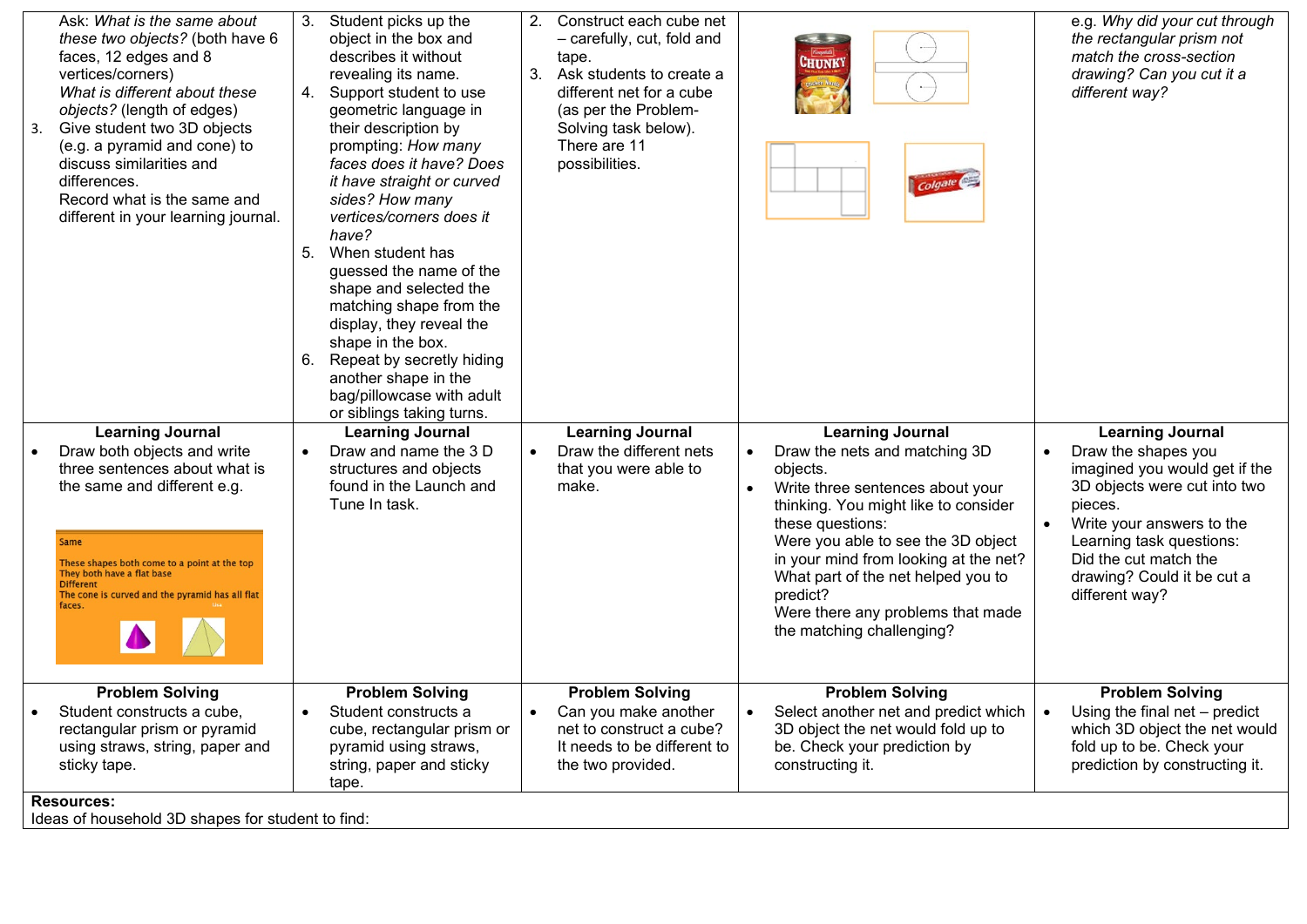

| sphere | cube | rectangular<br> prism |
|--------|------|-----------------------|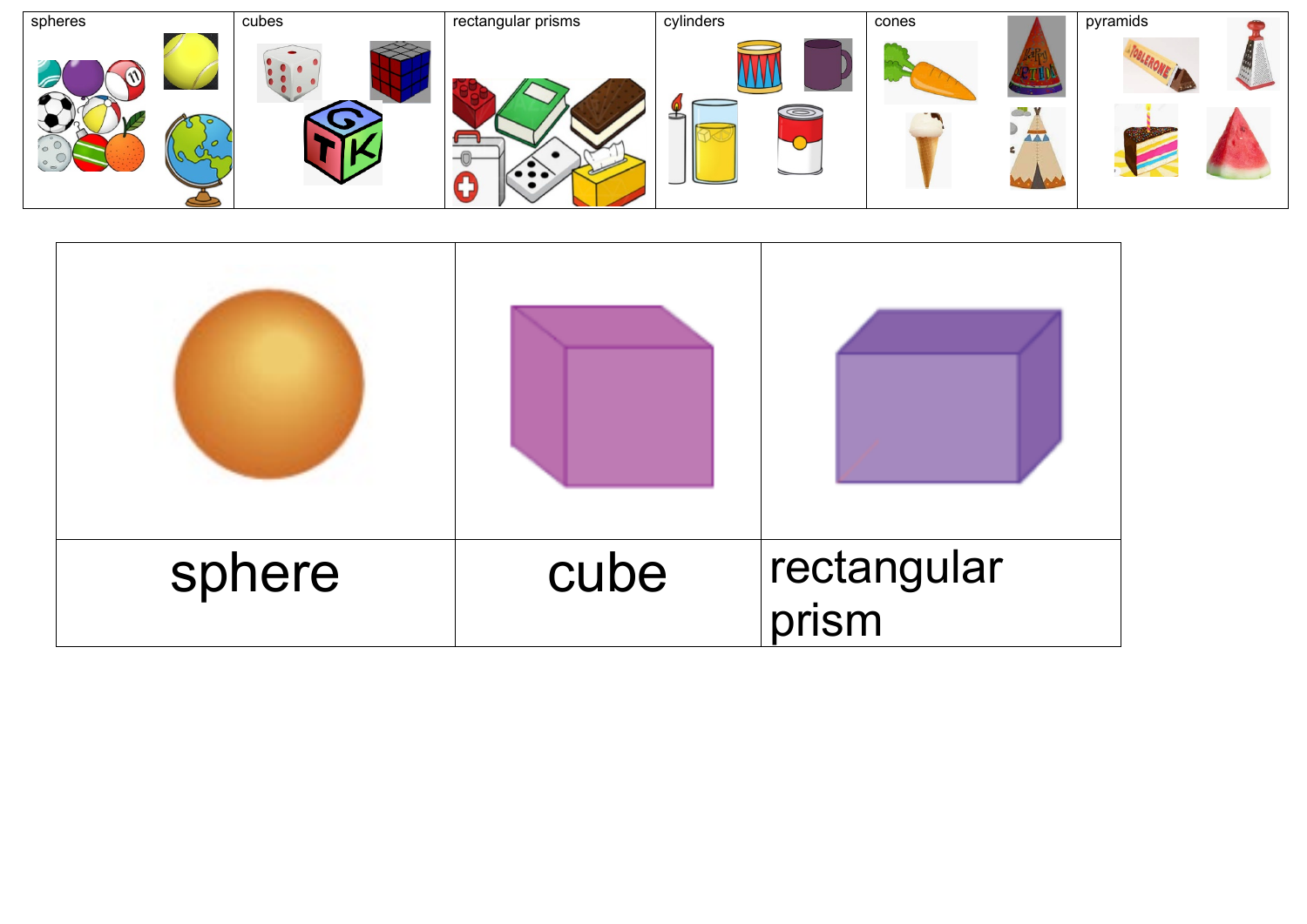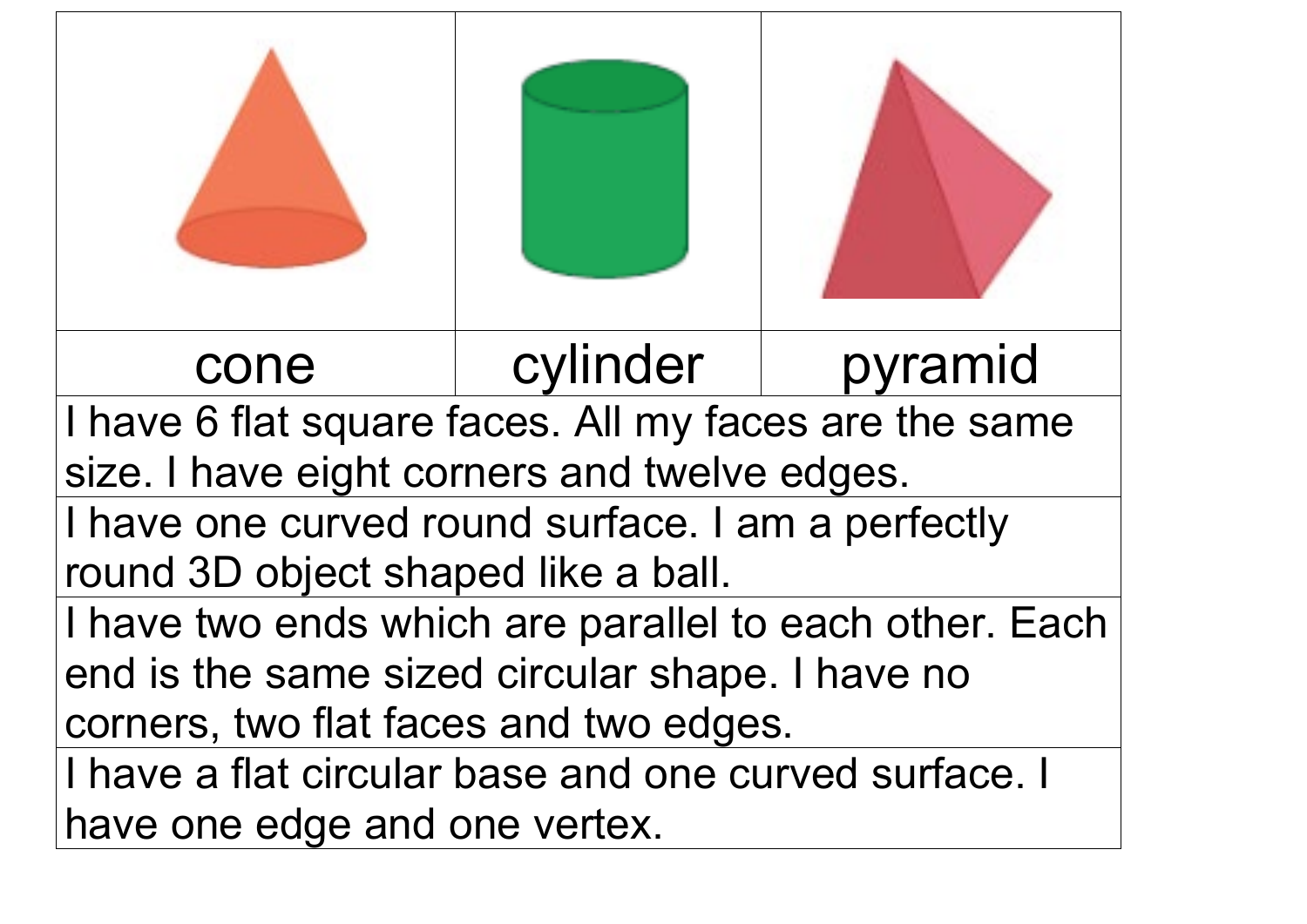I have six flat rectangular faces. I have eight corners or vertices and twelve edges.

I have a square base and four triangular shaped faces. I have eight edges.

2D nets for 3D objects:



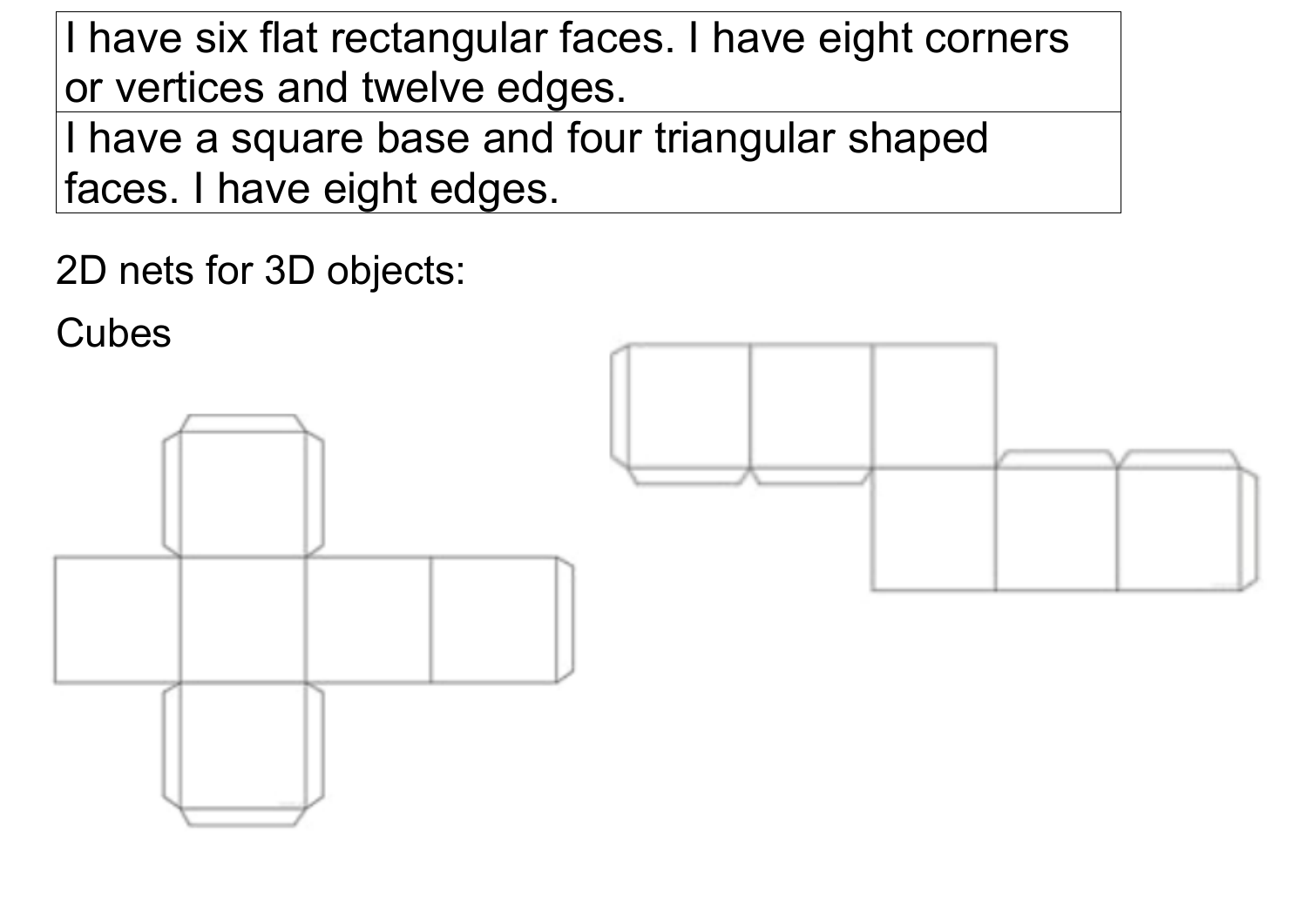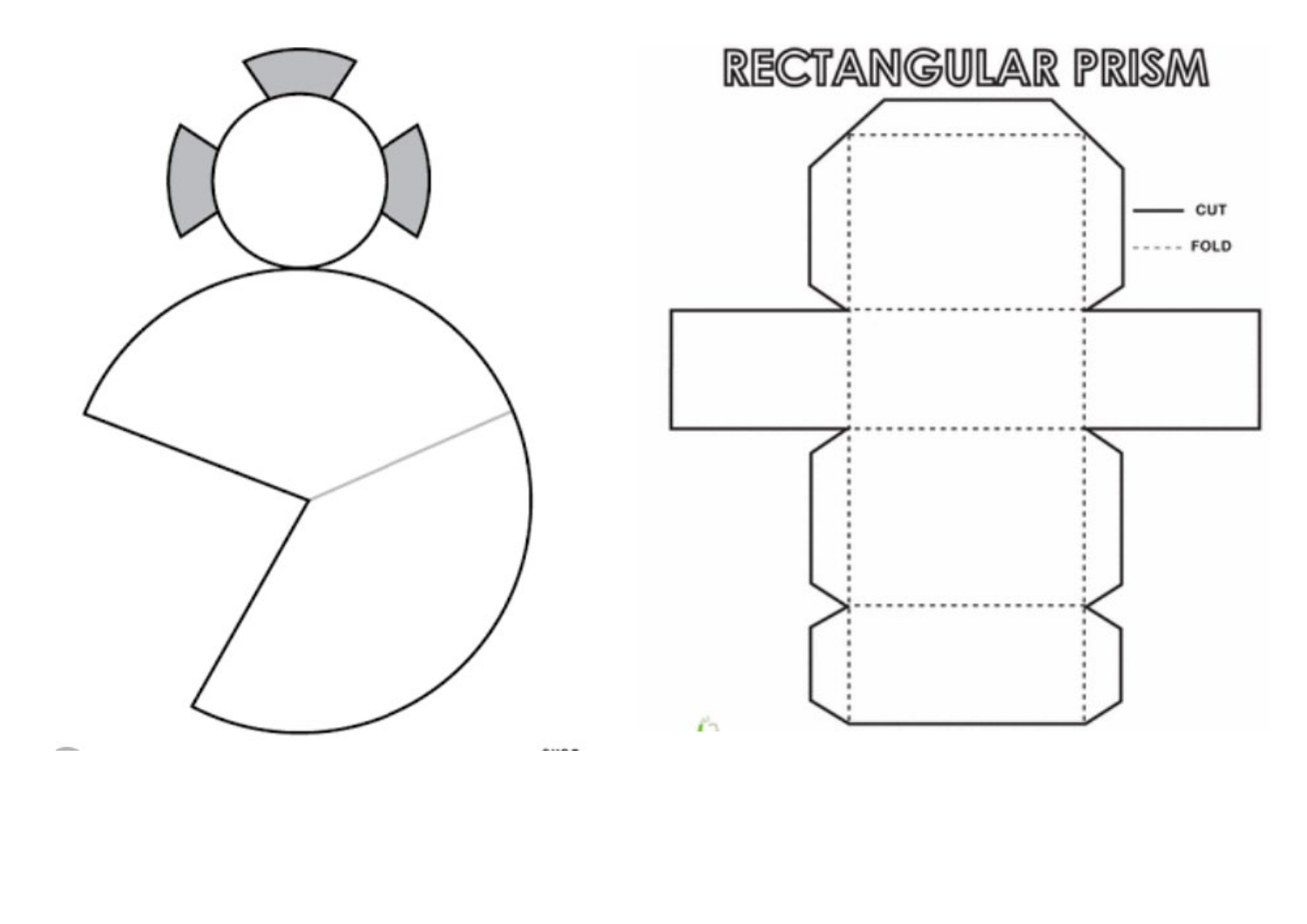

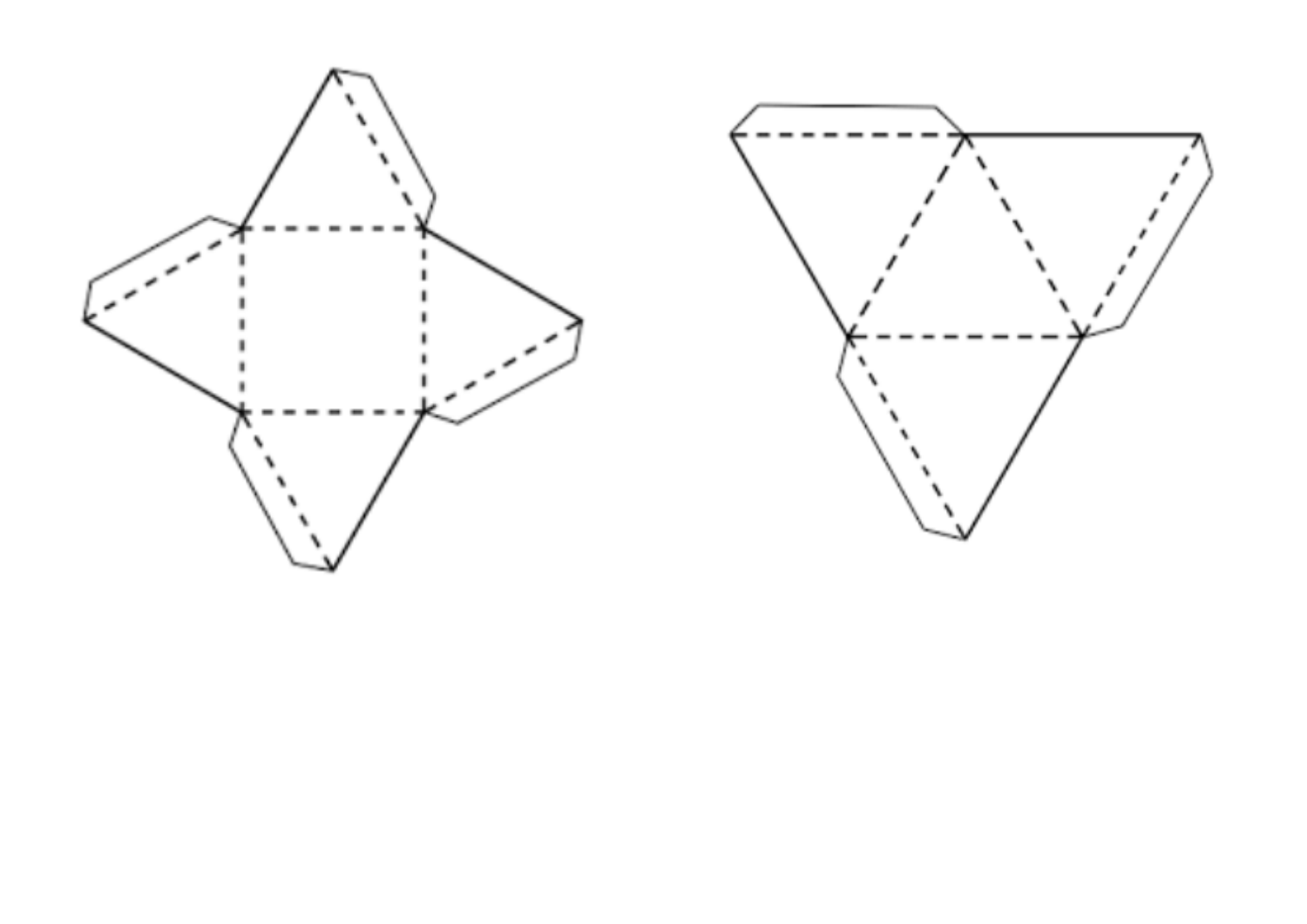